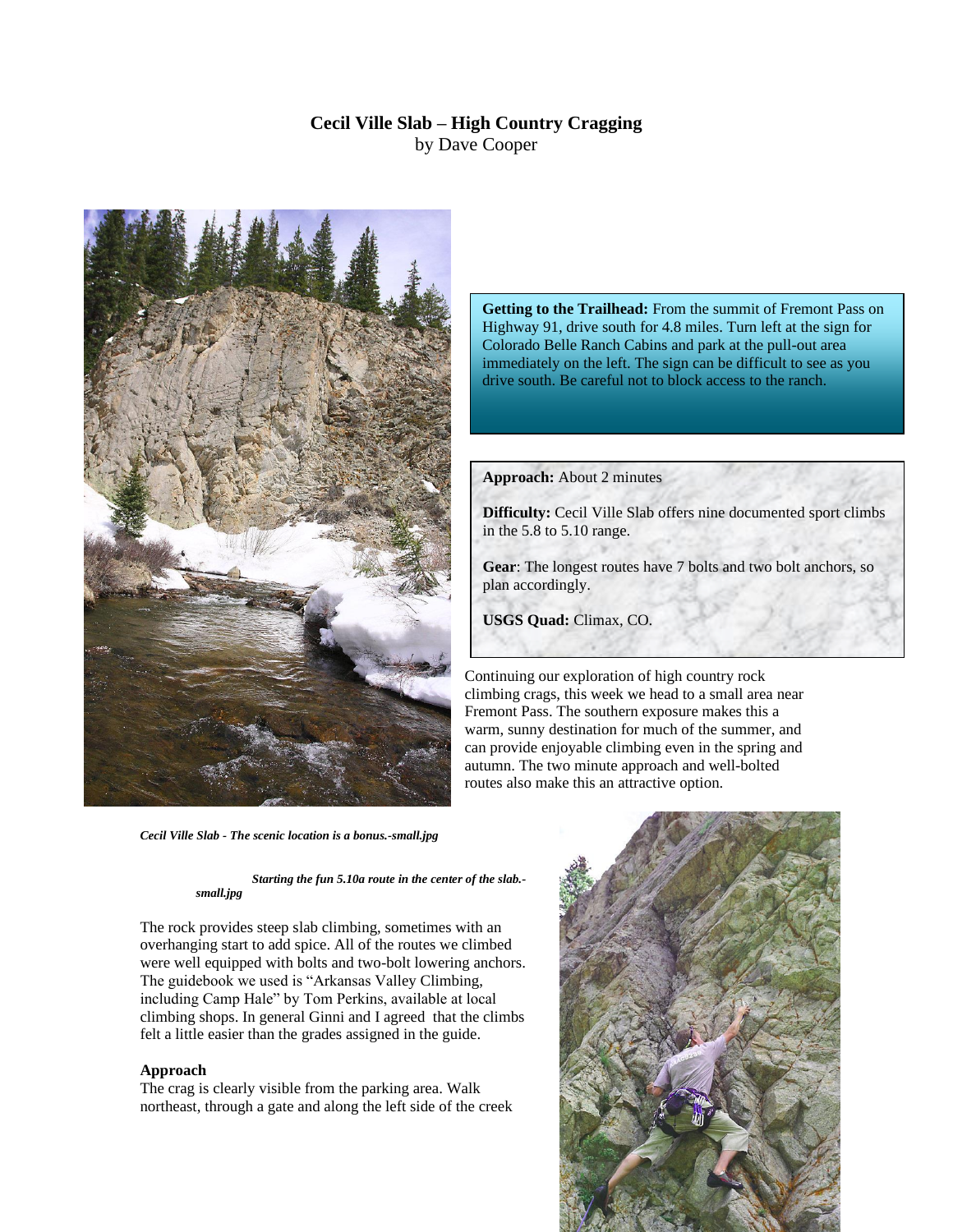until you're directly in front of the rock face. Cross the small creek by balancing across a steel beam.

## **Climb Description**

All documented climbs are sport climbs in the range, 5.8 - 5.10d. We stayed mainly in the center of the face and found enjoyable climbing in the 5.8 - 5.10a range, the climbs generally becoming more difficult as you move from left to right. Often a steep start leads to delicate face climbing using plentiful horizontal features.

The next time you're in the area, throw your rock climbing gear in the car and check out this fun crag.



*Cecil Ville Slab with the steel beam used to cross the creek-small.jpg*